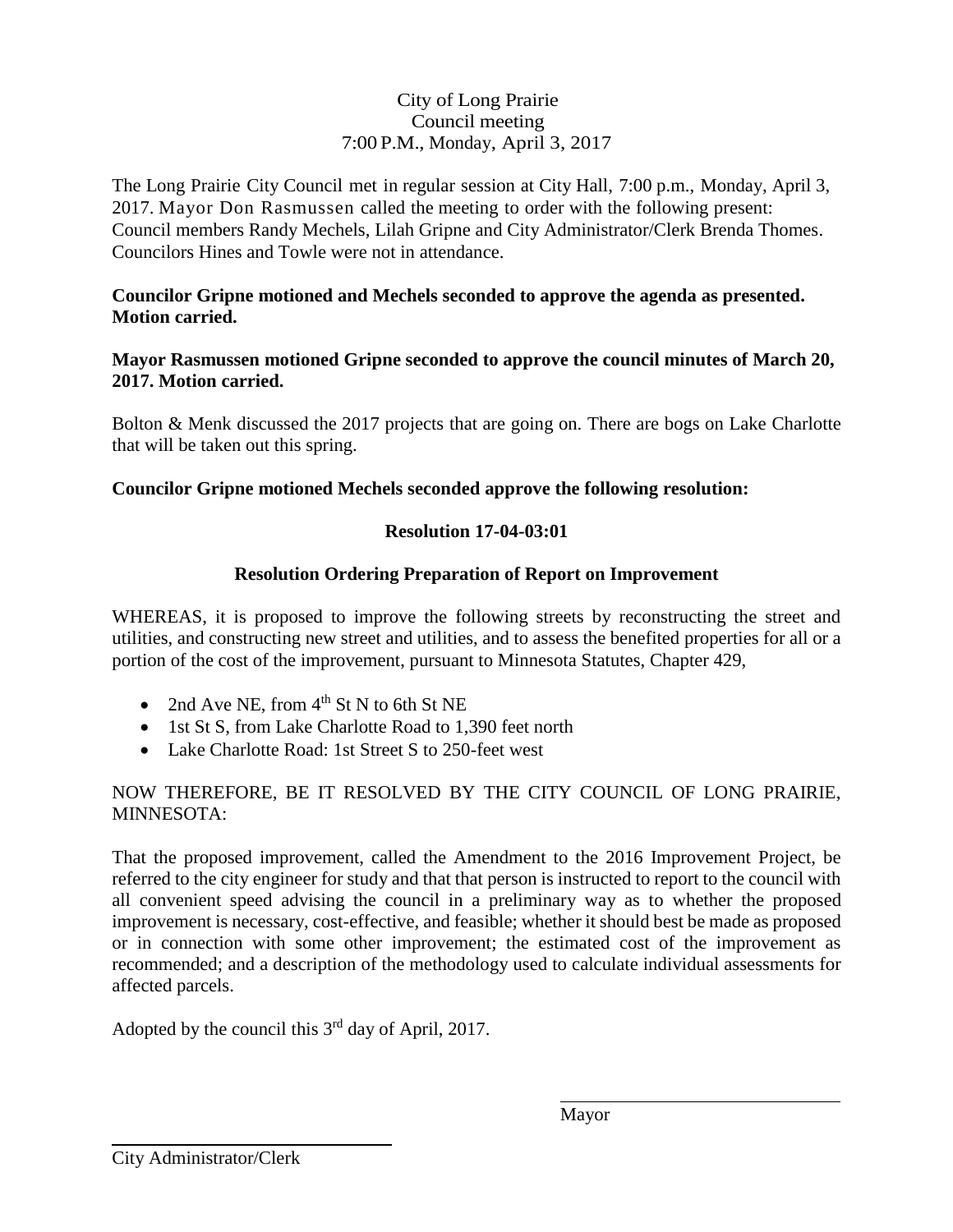**Motion carried**.

### **Councilor Gripne motioned Mechels seconded to approve the following resolution:**

#### **Resolution 17-04-03:02**

#### **Resolution Receiving Feasibility Report and Calling Hearing on Improvement**

WHEREAS, pursuant to resolution of the council adopted April 3 2017, a report has been prepared by the city engineer with reference to the proposed Amendment to the 2016 Street and Utility Improvements Project, the improvement of the following streets:

- 2nd Ave NE, from  $4<sup>th</sup>$  St N to 6th St NE
- 1st St S, from Lake Charlotte Road to 1,390 feet north
- Lake Charlotte Road: 1st Street S to 250-feet west

by reconstructing the street and utilities, and constructing new street and utilities, and this report was received by the council on April 3, 2017, and

WHEREAS, the report provides information regarding whether the proposed improvement is necessary, cost-effective, and feasible; whether it should best be made as proposed or in connection with some other improvement; the estimated cost of the improvement as recommended; and a description of the methodology used to calculate individual assessments for affected parcels.

NOW THEREFORE, BE IT RESOLVED BY THE CITY COUNCIL OF LONG PRAIRIE, MINNESOTA:

1. The council will consider the improvement of such street in accordance with the report and the assessment of abutting property for all or a portion of the cost of the improvement pursuant to Minnesota Statutes, Chapter 429 at an estimated total cost of the improvement of \$1,002,630.00.

2. A public hearing shall be held on such proposed improvement on the  $1<sup>st</sup>$  day of May, 2017, in the council chambers of the city hall at  $p.m.$  and the clerk shall give mailed and published notice of such hearing and improvement as required by law.

Adopted by the council this  $3<sup>rd</sup>$  day of April, 2017.

\_\_\_\_\_\_\_\_\_\_\_\_\_\_\_\_

Mayor

City Administrator/Clerk

#### **Motion carried**.

Council discussed the memorandum for Runway 34 Land Acquisition at the airport. This will be a 60/40 split between the City (60) and County (40).

**Councilor Mechels motioned Gripne seconded to approve Work Order No. 5 to Professional Services Contract, Airport Planning, Surveying, and Funding Assistance Services for**